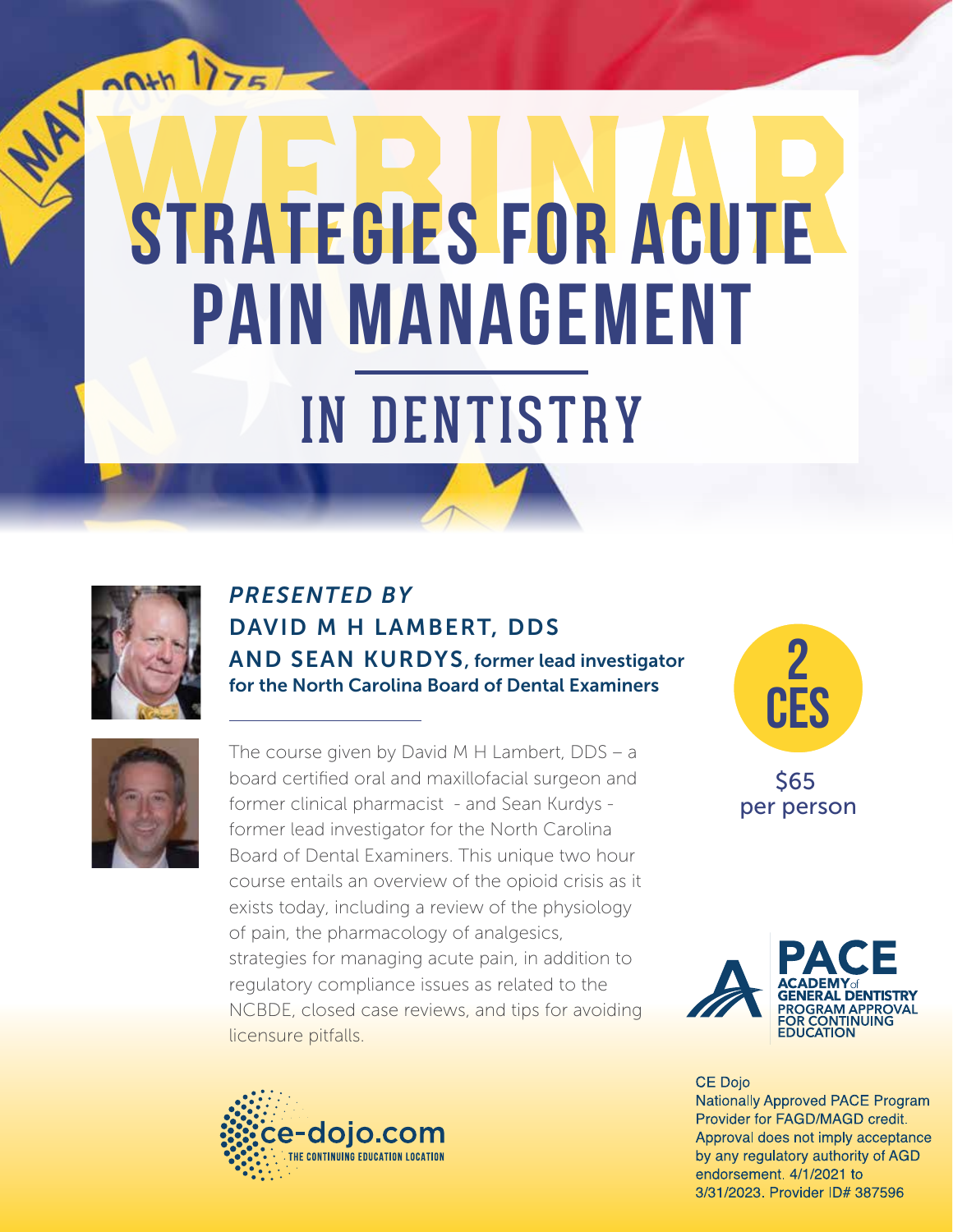

**COURSE TITLE:** Strategies for Acute Pain Management in Dentistry COURSE DIRECTOR: David M H Lambert, DDS PRESENTER(S): David M H Lambert, DDS and Sean Kurdys AUDIENCE: RDH, Dentists CONTACT HOURS: 2.0 MEDIUM: Webinar

### COURSE OBJECTIVES

- 1. Identify and discuss the evolution of the opiate crisis as we now understand it today
- 2. Identify and discuss how the COVID-19 pandemic has impacted the opiate crisis
- 3. Identify and discuss the local and national opiate epidemic statistics
- 4. Identify and discuss specific opiate epidemic statistics as they relate to Dentistry
- 5. Identify and discuss patient variables as they relate to the opiate epidemic
- 6. Review basic pain pathophysiology
- 7. Review basic pharmacokinetic concepts with emphasis on general metabolic pathways
- 8. Review opiate pharmacology and discuss individual agents with emphasis on their relative potency, efficacy, and toxicity
- 9. Review non-opiate pharmacology and discuss individual agents with emphasis on their activities, efficacy, and toxicity.
- 10. Review non-opiate multi-modal therapy and its application in Dentistry
- 11. Discuss the role of prescription opioids when employed in multi-modal therapy
- 12. Identify and discuss the importance of obtaining a proper patient history
- 13. Identify and discuss typical scenarios where dental patients may require analgesic support and how their proper management can mitigate excessive opiate prescribing
- 14. Identify and discuss inappropriate and potentially illegal opioid prescribing behaviors
- 15. Identify and discuss the profile characteristics of the malingering dental patient including diversion and factitious injury
- 16. Identify and discuss closed case reviews of board investigations into practitioner diversion
- 17. Identify and discuss strategies to avoid triggering a pharmacy complaint to the a dental board



CE Dojo Nationally Approved PACE Program Provider for FAGD/MAGD credit. Approval does not imply acceptance by any regulatory authority of AGD endorsement. 4/1/2021 to 3/31/2023. Provider ID# 387596